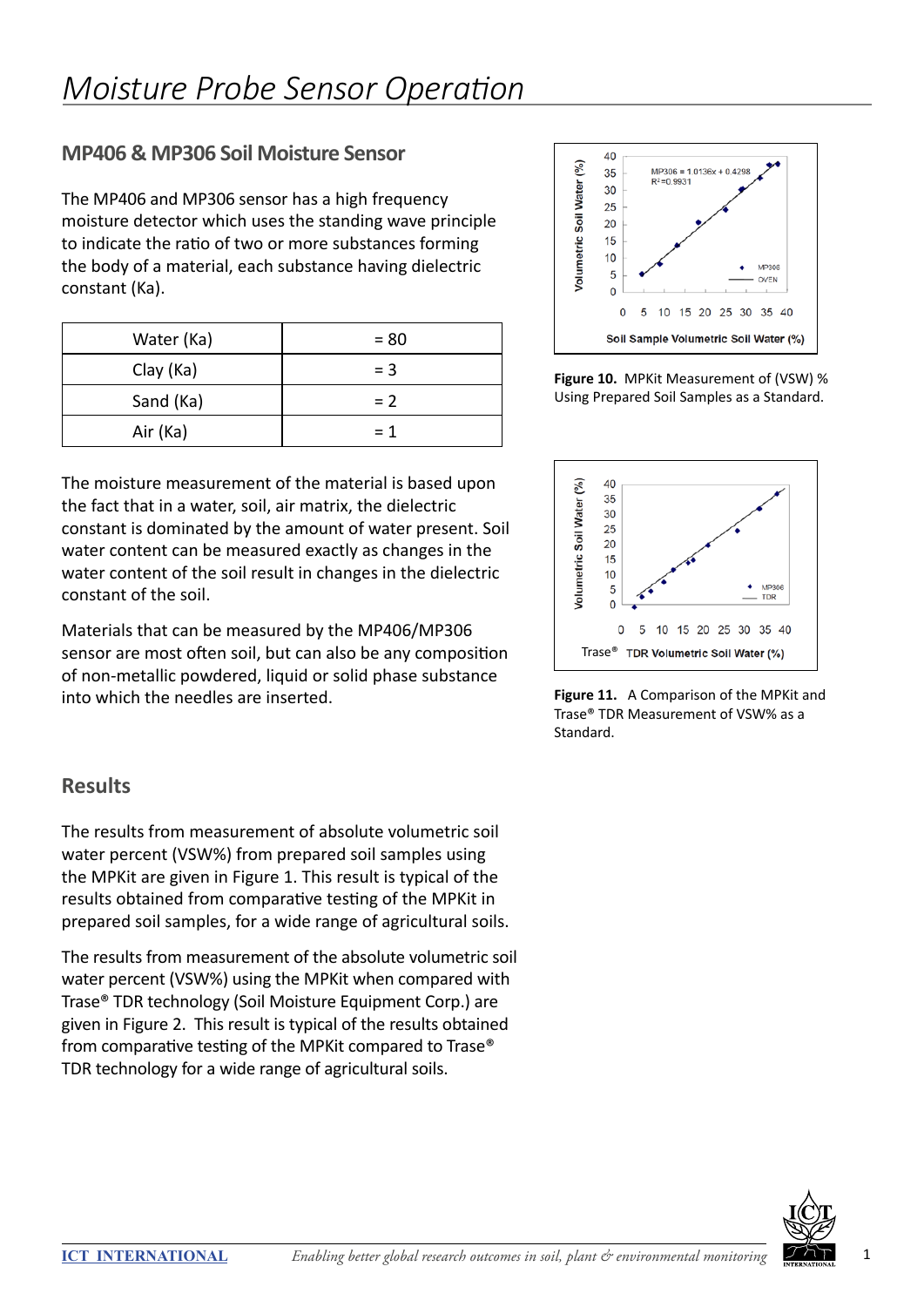The results obtained from measurement of the absolute volumetric soil water percent (VSW%) using the MPK it are expected to be within  $\pm$  2-5% of the actual soil moisture as determined in the laboratory by gravimetric and volumetric methods of determination.

Recalibration is not expected to be necessary for most applications in most commonly occurring agricultural soils. This is especially so when it is considered that for practical end uses such as irrigation scheduling and irrigation control the **change** in VSW% is the most important variable to be determined for management decision making. The **change** measured will be correct in absolute VSW% units or mm of water applied as the relationship of voltage output to water content, hence calibration slope remains constant, across all soil types.

Scientists or regulatory authorities may wish to calibrate the MPKit to verify the data measured. In this case, it is simply necessary to compare the MPKit output in mV to the VSW% from the soil samples, either prepared in the laboratory or obtained in the field. The resultant regression of these variables will provide the new calibration of the MPKit. All MP306/MP406 are manufactured to be identical. All MPKit respond to changes in water content of the soil and the resultant changes in the dielectric constant in the same way and hence the same calibration will apply to all MPKits.

# *Equations for Programming IoT Nodes that Use MP406*

The formulas to derive these equations are available as both Microsoft Excel files and as an R Script on request.

## **Linear Calibration**

| VSW%<br>$0^{\sim}50$ | $= a + b \chi$        |
|----------------------|-----------------------|
|                      | $=$ INTERCEPT + SLOPE |
|                      | $= -0.5357 + 0.0702$  |
|                      | $R^2 = 0.9925$        |

#### **Polynomial Calibration**

| VSW%<br>$0^{\sim}50$ | $=$ a <sub>o</sub> + a1x + a2x <sup>2</sup> + a3x <sup>3</sup>       |
|----------------------|----------------------------------------------------------------------|
|                      | = -0.0925 + 0.8319x -<br>0.8034x <sup>2</sup> + 0.5535x <sup>3</sup> |
|                      | $R^2$ Value = 0.9990                                                 |

| {Output Range of Sensor | $0 \leq$ Sensor $\leq$ 1200 mV |
|-------------------------|--------------------------------|
| {Limits of VSW%         | $0\% \leq VSW\% \leq 50\%$     |

Where  $\chi$  = MP Sensor output in volts

Where  $\chi$  = MP Sensor output in volts

| {Output Range of Sensor 0 ≤ Sensor ≤ 1.20 V |                            |
|---------------------------------------------|----------------------------|
| {Limits of VSW%                             | $0\% \leq VSW\% \leq 50\%$ |

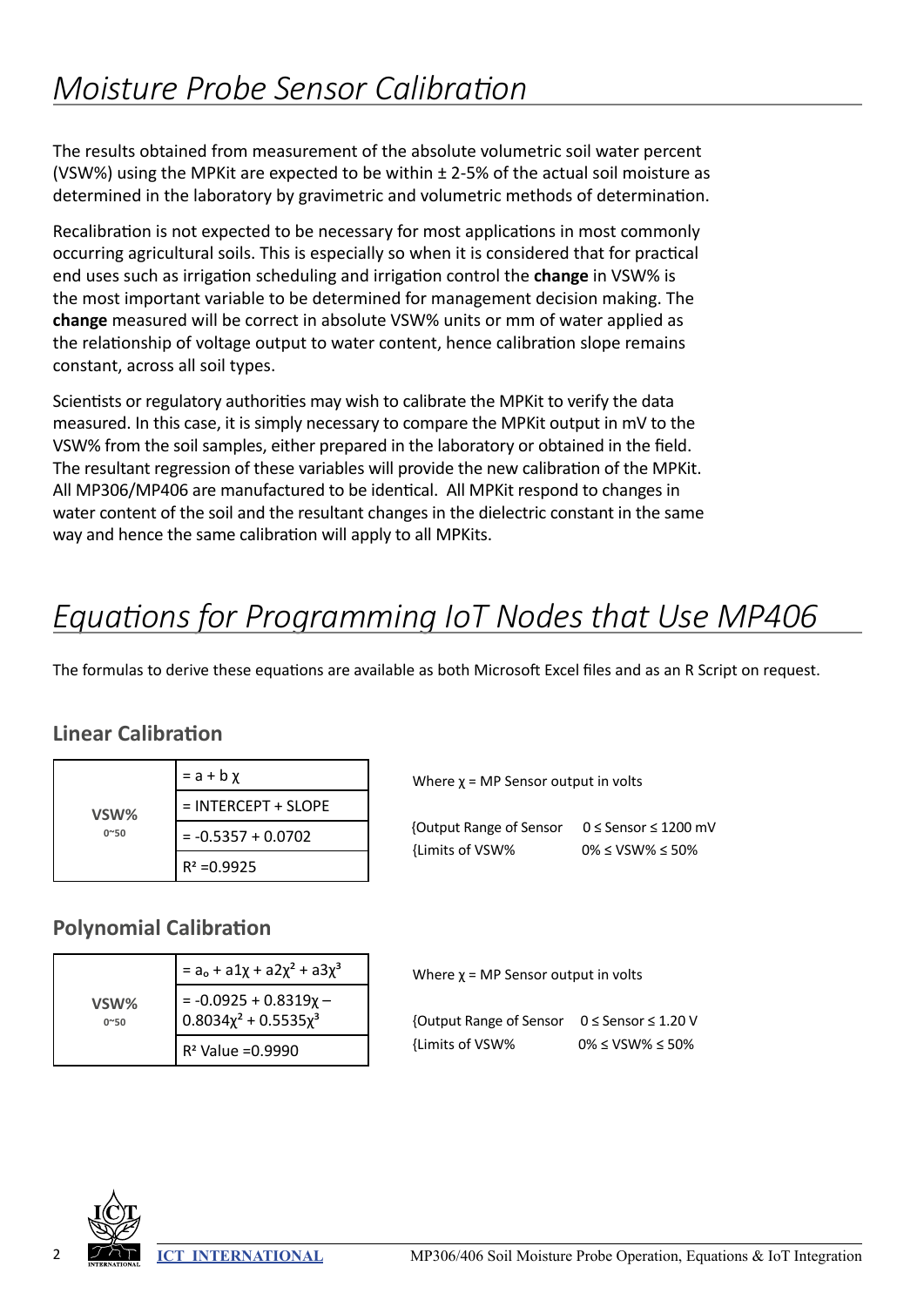





The formulas to derive these equations are available as both Microsoft Excel files and as an R Script on request.